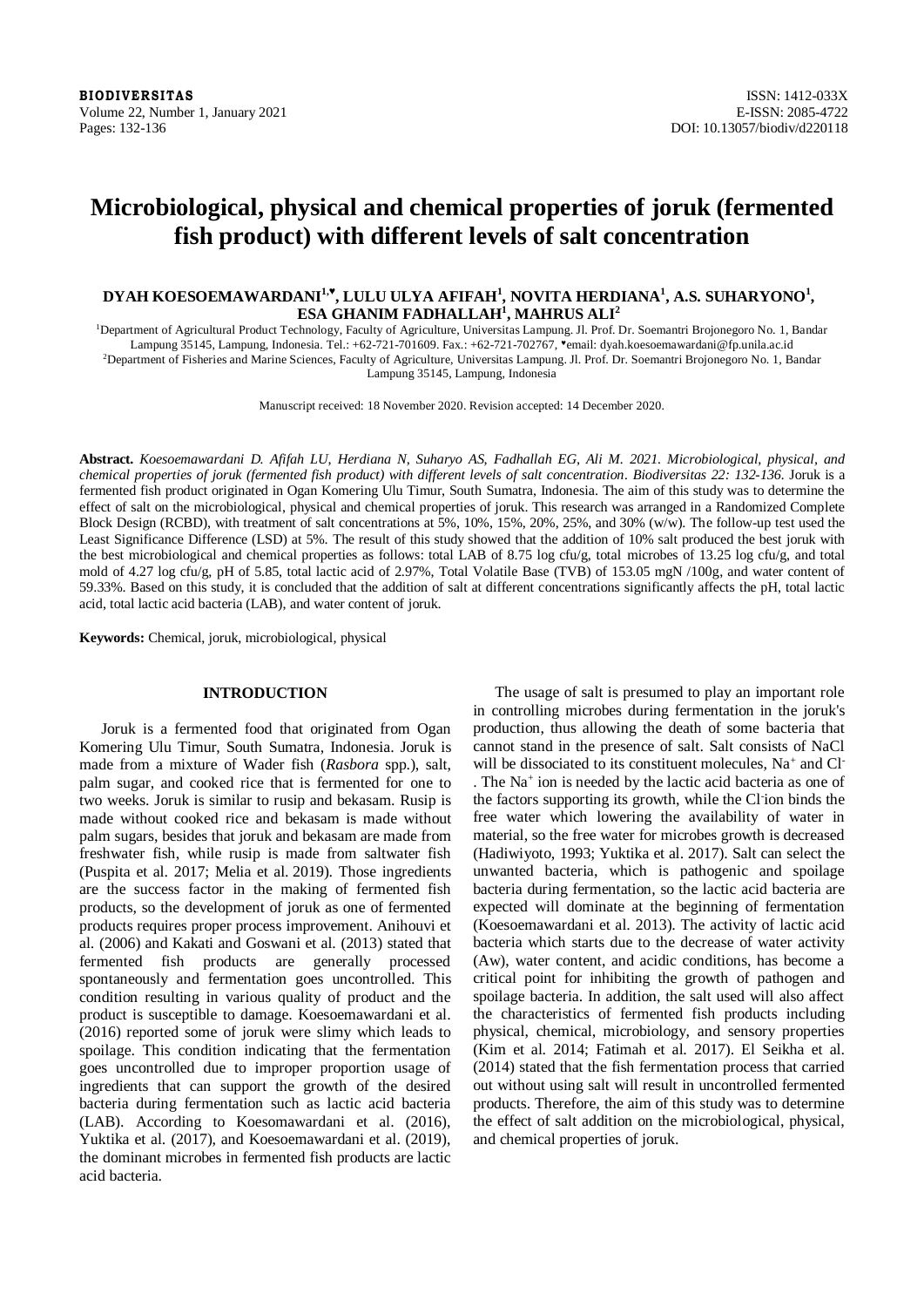#### **MATERIALS AND METHODS**

## **Materials**

The main materials used in this study were freshwater fish locally called Wader (*Rasbora spp*.), coarse salt (Tani Makmur), palm sugar obtained from the traditional producer, and cooked rice (rice variety of IR 64).

#### **Preparation of materials**

The raw materials used are wader fish (whole fish), rice from IR 64 varieties, palm sugar, and salt. The amount of rice and palm sugar expressed as percent per weight of fish in each treatment. The amount of rice is 10% (w/w) and palm sugar is 20% (w/w) used in the formulation of joruk. The first step was to prepare all materials and tools needed. Wader fish are washed with flowing water and then drained. Each sample (treatment) used 100 g of wader fish, and 10 g of rice. The palm sugar used in this research was in liquid form. The liquid palm sugar was prepared by heating the sugar and water (3:1) until it melts at 100  $\rm{°C}$  for 5 minutes, and then cooled down. The amount of palm sugar added is 20 ml. The salt is weighed per weight of fish according to the treatments, there are  $5 g (5\%)$ ,  $10 g (10\%)$ , 15g (15%), 20 g (20%), 25 g (25%), and 30 g (30%).

#### **Joruk production**

The production of joruk was carried out according to Koesoemawardani et al. (2019). The prepared wader fish were put in a 150 ml of jar, and then the liquid palm sugar, rice, and salt were added. The mix then stirred until blended, but the rice kept to not completely crumbling (still intact). After all the ingredients are evenly mixed, then the jars were closed tightly by wrapping duct tape on the lid of the jar. Joruk was ready to be analyzed after being stored for seven days in an anaerobic state. Anaerobic condition was created by putting a small jar (150 ml) per sample (treatment) into a large jar with the candle inside in lit condition. The jar is closed tightly by wrapping duct tape on the lid of the jar, and the anaerobic process started after the candle off.

# **Observation**

# *Measurement of pH*

The pH samples were measured using a digital pH-meter (Lovibond), after calibration using standard buffer solution of pH 4 and pH 7.

#### *Water content*

Determination of water content was carried out using gravimetric method following the AOAC (2005). Porcelain dishes were dried in the oven for 30 minutes, then cooled in a desiccator and weighed. A total of 5 g of the sample was weighed then put into a porcelain dish and dried in an oven at 105 <sup>o</sup>C for 3-5 hours. After that, it is cooled down in a desiccator for 15 minutes then weighed. After obtaining the results of the first weighing, then the dish containing the sample was dried again for 30 minutes after which it was cooled in a desiccator for 15 minutes. The measured water content is expressed in percent (%) and calculated using the following formula:

Water content (%) = 
$$
\frac{(W+W2)-W1}{W2} \times 100\%
$$

Where:

W : Weight of porcelain dish (g)

W1 : Weight of porcelain dish and sample after drying (g)

W<sub>2</sub> : Weight of sample (g)

## *Total lactic acid*

The total acid measurement was carried out following the AOAC (2005). A sample of 10 grams was crushed with a Waring blender, then put into a 250 ml Erlenmeyer. Aquadest is added to the Erlenmeyer flask until it reaches the mark. The mixture is shaken out until homogeneous and then filtered. As much as 25 ml of filtrate was added 2- 3 drops of phenolphthalein indicator, then titrated with 0.1 N NaOH solution to form a pink color. Every ml of 0.1 M NaOH was considered equivalent to 90.08 mg of lactic acid. Total lactic acid is calculated using the following formula:

Total titratable acidity of lactic acid (mg/ml) =  $ml$  NaOH x N NaOH x M.E Volume of sample used

| Where:  |                                |
|---------|--------------------------------|
| ml NaOH | : Volume of NaOH used          |
| N NaOH  | : Molarity of NaOH             |
| M.E     | : Equivalent factor (90.08 mg) |

*Total volatile basic nitrogen (TVB-N)*

The measurement of TVB-N was conducted following Gaseem (2019). Sample weighed 10 g and then was blended with 50 ml of fresh tap water. The blender was washed with 250 ml of fresh tap water into the distillation flask and 1-2 g of MgO was added to the mixture. TVB-N was released by boiling the mixture with magnesium oxide, which prevented volatile acids from distilling over into the boric acid. The distillate of volatile nitrogen was received in 25 ml of boric acid 2.0% then titrated by 0.1 N sulfuric acid. The TVB-N value was expressed in mg N/100 g and calculated as follow:

TVB-N (mg N/100 g) = Titration (ml of 0.1 N acid)  $\times$  14

#### *Total lactic acid bacteria*

The measurement of total lactic acid bacteria was conducted following Khedid et al. (2009) and Karparvar et al. (2019). A sample of 1 g was put into a test tube containing 9 ml of sterile 0.85% physiological salt as a diluent to obtain a sample suspension with a  $10^{-1}$  dilution to a  $10^{-10}$  dilution. A total of 1 ml of sample each  $10^{-8}, 10^{-9}$ , and 10-10 dilutions were piped and put into each sterile petri dish, then poured  $\pm 15$  ml of sterile MRS media agar (done in Duplo for each dilution) and shake evenly on the table or follow the pattern of number 8. After the agar media solidified, the plates were wrapped in paper and then incubated in upside-down position at 37 °C  $\pm$  1 °C for 48  $\pm$ 2 hours. The total number of lactic acid bacteria was counted (on a 30-300 colony scale) and expressed in cfu/g. The total lactic acid bacteria were calculated using the following formula:

Total lactic acid bacteria = The number of colonies counted x (1/dilution factor)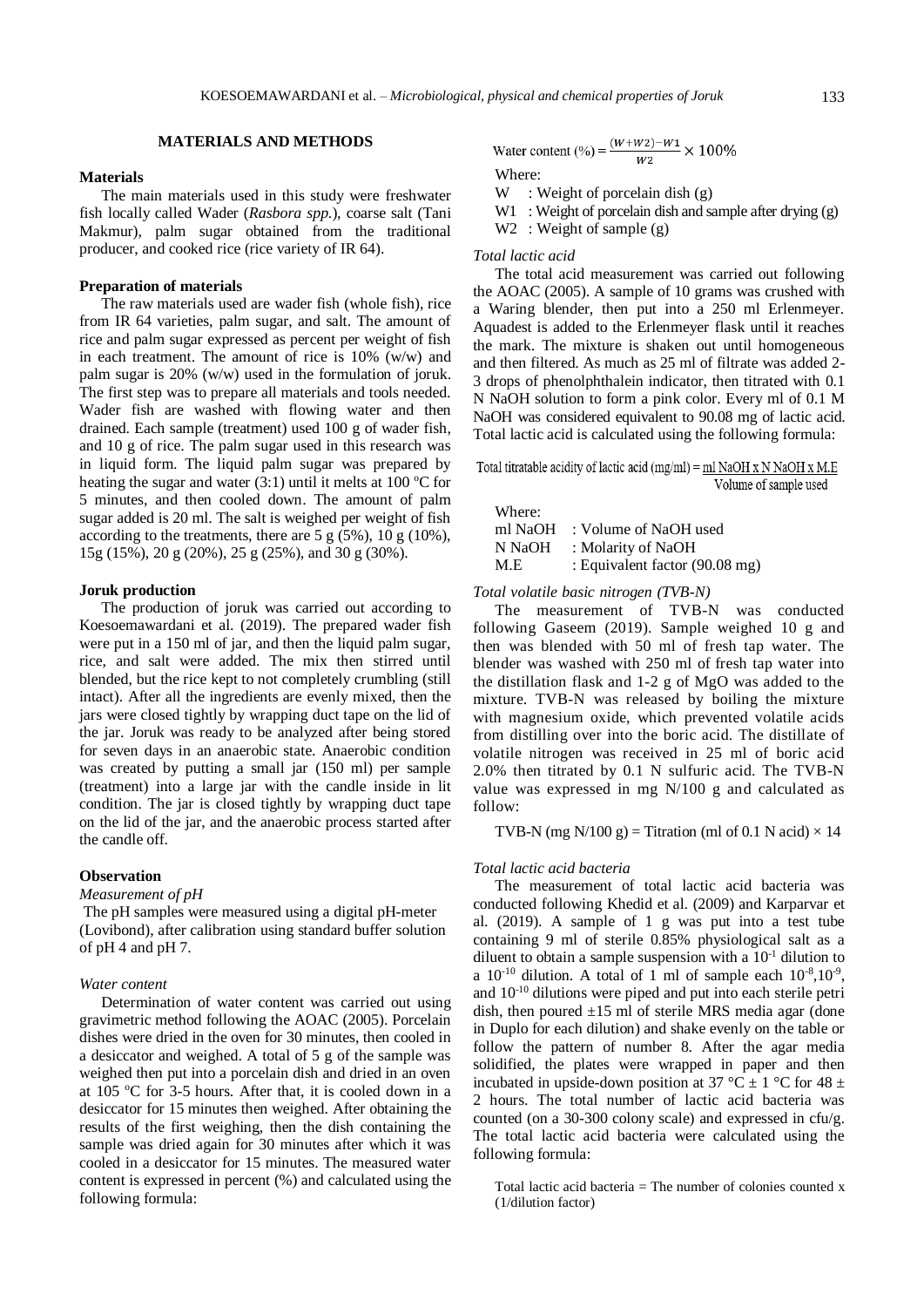## *Total microbial count*

The measurement of total microbial count follows the procedure of SNI 2333.3: 2015. A total of 1 g of sample was diluted with 9 ml of sterilized physiological saline (NaCl 0.85%). This dilution is calculated as a  $10^{-1}$  dilution. Further dilution is carried out by dissolving 1 ml of the  $10^{-1}$ dilution solution with 9 ml of physiological saline and counting it as a  $10^{-2}$  dilution and so on up to  $10^{-12}$  dilutions. A total of 1 ml of sample from each dilution  $10^{-10}$ ,  $10^{-11}$ , and  $10^{-12}$  were taken and put into each sterile petri dish, then poured  $\pm$  15 ml of sterile PCA (done in Duplo for each dilution) and shake evenly on the table or follow the pattern of number 8. After the agar media solidified, the plates were wrapped in paper and then incubated in upside-down position at 35 °C  $\pm$  1 °C for 48  $\pm$  2 hours. The total number of microbes was counted and expressed in cfu/g.

## *Total mold*

The measurement of total mold follows the procedure of SNI 2332.7: 2015. A total of 1 g of sample was diluted with 9 ml of sterilized physiological saline (NaCl 0.85%). This dilution is calculated as dilution  $10<sup>1</sup>$ . Further dilution is carried out by dissolving 1 ml of the  $10^{-1}$  dilution solution with 9 ml of physiological saline and counting it as a  $10^{-2}$  dilution and so on up to  $10^{-6}$  dilutions. A total of 1 ml of sample from each dilution of  $10^{-4}$ ,  $10^{-5}$ , and  $10^{-6}$ , poured plates were made on Potato Dextrose Agar (PDA) medium. The incubation condition was at 25  $\,^{\circ}$ C for 3-5 days in a non-inverted position. The calculation was done using the Standard Plate Count (SPC) method, which is using a colony counter with the condition that the number of colonies per Petri dish is between 10-150 colonies, and there is no colony whose size covers more than half of the Petri dish.

## **Data analysis**

This study used non-factorial Randomized Complete Block Design (RCBD) with four replications. The data analyzed by variance to determine whether there were differences among treatments. The similarity of data tested by the Tuckey test and following by the Smallest Real Difference (SRD) test at the level of 5% with SPSS 18.0 for Windows. Treatments given to each replication are salt concentrations (G) of 5% (G1), 10% (G2), 15% (G3), 20% (G4), 25% (G5), and 30% (G6) (w/w).

#### **RESULTS AND DISCUSSION**

### **Total Lactic Acid Bacteria (LAB)**

The results of analysis of variance showed that salt concentration level had significant effect on total lactic acid bacteria of joruk during fermentation as shown in Table 1. The control treatment (0% of salt) was not carried out in this study because if the joruk was made without using salt it would result in uncontrolled fermentation products (unsuccessful). Total lactic acid bacteria in joruk ranged from 8.49-8.75 log cfu/g with the highest from 5%-10% salt concentration, 8.73-8.75 log cfu/g, and the lowest from 15%-30% salt concentration. The addition of high salt

concentration decreases the number of lactic acid bacteria, this phenomenon was inversely proportional to the observed pH value. This occurs because the addition of high salt causes the growth inhibition of lactic acid bacteria, so the lactic acid bacteria did not optimally produce lactic acid. Salt consists of its constituent molecules,  $Na^+$  and Cl<sup>-</sup>, where  $Na^+$  is much needed by the lactic acid bacteria to support their growth factor, and Clwill binds the free water that causes the decrease of availability of water so that the free water for lactic acid bacteria's growth also reduced (Hadiwiyoto 1993; Yuktika et al. 2017). Due to the osmotic pressure of the solution, it causes plasmolysis which is followed by dehydration and then followed by the death of microorganisms. Salt also affects the water activity of the ingredients, so that it can control the growth of microorganisms. Therefore, the addition of high salt concentration causes lower water activity (Aw) value, results in the decreasing rate of lactic acid bacterial growth and increases the pH value (Aristyan, et al. 2014; Ahillah, et al. 2017). The growth of lactic acid bacteria was inhibited with salt concentration ranging from 15% to 30%. In this study, lactic acid bacteria growth was stunted due to high salt concentration starting from 15% to 30%. Total lactic acid bacteria results in this study were close to the results in Koesoemawardani et al. (2019), but they were lower than the results in Koesoemawardani et al. (2016) with 10.19 log cfu/g.

#### **Total microbes**

Total microbes in joruk with addition of different salt concentrations ranged from 13,39-13,18 log cfu/g. The result of analysis of variance showed that the addition of salt concentration had no significant effect on total microbes on joruk during fermentation (Table 1).

The same result also reported by Koesoemawardani et al. (2019) and Koesoemawardani et al. (2016). Furthermore, Desniar et al. (2012) reported the total microbes were not significantly different due to the total number of microbes counted are the microbes that involved in fermentation process, such as acid-forming bacteria (lactic, propionate, acetate), and several types of yeast and mold, while Widjajanti et al. (1996) reported that ingredient composition, including the salt used, also did not significantly affect the total number of microbes in bekasam because the available nutrients were sufficient for the growth of lactic acid bacteria, mold, and yeast, and their growth inhibitor product had not been formed.

**Table 1.** Microbiological properties of joruk

| <b>Treatment</b> | <b>Total LAB</b>             | <b>Total microbes</b> | <b>Total mold</b> |
|------------------|------------------------------|-----------------------|-------------------|
|                  |                              | $(\log c f u/g)$      |                   |
| G1(5%)           | $8.75 \pm 0.09^{\mathrm{a}}$ | $13.39 \pm 0.08$      | $4.32+0.03$       |
| G2(10%)          | $8.73 \pm 0.14$ <sup>a</sup> | $13.17 + 0.17$        | $4.27+0.07$       |
| G3(15%)          | $8.57+0.10b$                 | $13.24 + 0.19$        | $4.29 + 0.08$     |
| G4 (20%)         | $8.50 + 0.25^{\circ}$        | $13.24 + 0.18$        | $4.36 \pm 0.06$   |
| G5(25%)          | $8.49 + 0.15^b$              | $13.20 + 0.14$        | $4.30 \pm 0.06$   |
| G6 (30%)         | $8.49 + 0.07b$               | $13.24 \pm 0.20$      | $4.27 \pm 0.08$   |

Note: different letter in the same column indicated significant differences between treatments (p<0,05)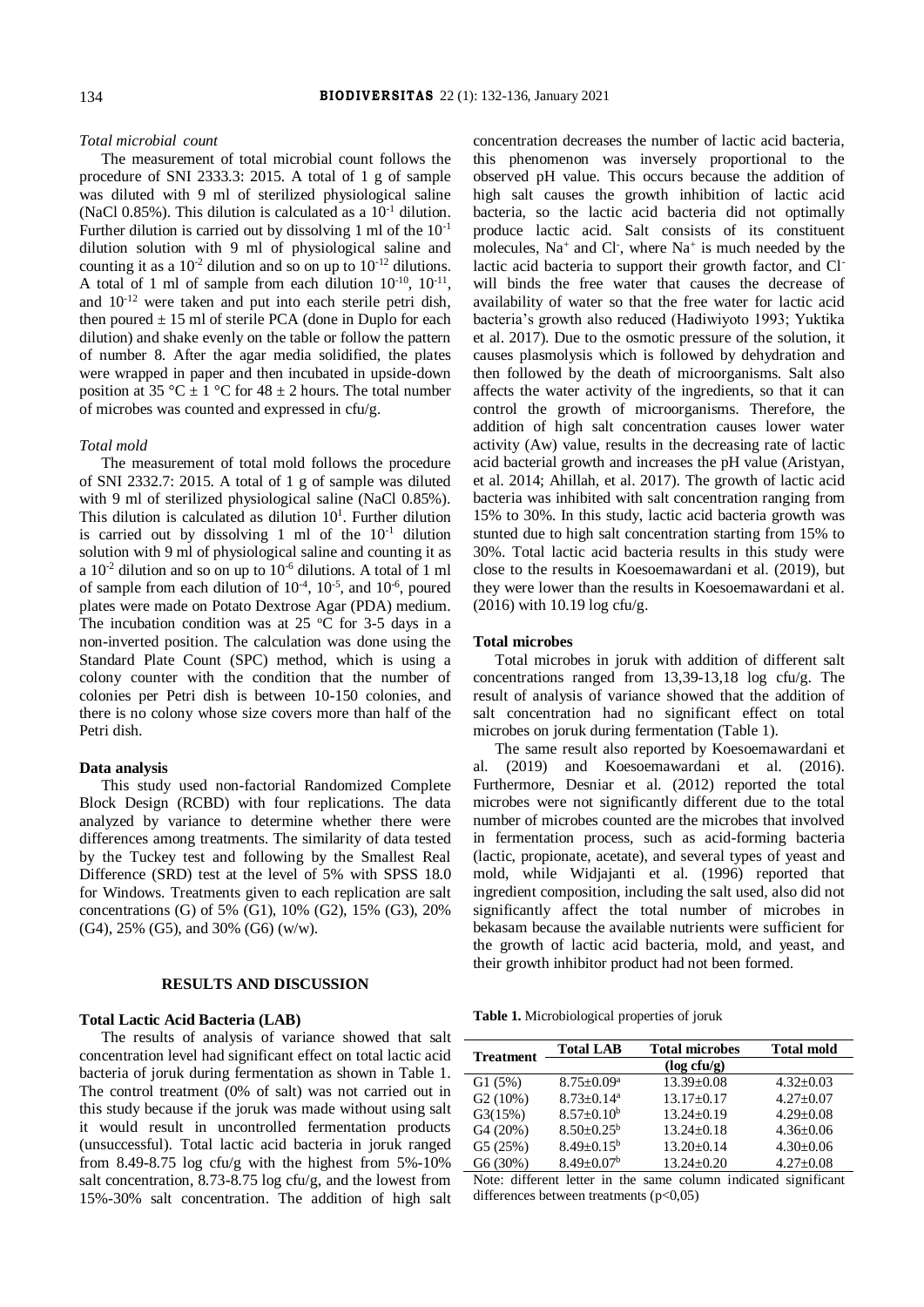The fermentation type of joruk is spontaneous fermentation, while the dominating total microbes are lactic acid bacteria (Koesoemawardani et al. 2016; Yuktika et al. 2017; Koesoemawardani et al. 2019). According to Paludan-Müller et al. (2002), the addition of high salt concentration causes certain types of microorganisms that are resistant to high salt levels will grow, such as halophilic bacteria. The total microbes measured in this study were also affected by the number of lactic acid bacteria that grow. Meanwhile, lactic acid bacteria can still grow in the range of 5% to 35% salt added (Zuidar et al. 2016; Ahillah et al., 2017).

## **Total mold**

Total mold of joruk with addition of different salt concentrations ranged from 4,37-4,27 log cfu/g. The result of analysis of variance showed that the addition of salt concentration had no significant effect on total mold of joruk during fermentation (Table 1). This is because the available nutrients are still sufficient for mold and yeast, and also their growth inhibitor product had not been formed, so the salt addition had no significant effect on the mold's growth (Widjajanti et al. 1996). The physiological properties of mold were still within the limits of their growth requirements. According to Querol and Fleet (2006) and Feldmann (2012), the physiological properties of molds are including the requirements of water, growth temperature, oxygen requirement, pH, nutrients, and inhibitor compound. The observation results of water content in this study ranged from 44.74-61.78%, while the water content requirements for biochemical reactions in molds ranged on 90%, so it still supports mold growth. The optimum temperature for mold growth ranged from 25-30 °C or more, and in this study presumed that the storage condition still in room temperature (25-30 °C). Mold grows well at pH 2-8.5, while the pH in this study ranged from 4.65-6.11, so the mold still grows well in this condition. Meanwhile, the availability of oxygen still supports mold growth because the conditions of joruk's container in this study are facultatively anaerobic, so the molds still have oxygen to grow even in small amounts. Mold nutrients are in the form of carbon sources, nitrogen sources, energy sources, and growth factors (minerals and vitamins). The source of these nutrients in joruk was added in the same amount, while the treatment addition of salt was added on different concentration in this study only had an effect on lactic acid bacteria as the growth support. Therefore, the total mold in this research was not significantly different on each treatment. The inhibiting component was not present in joruk. According to Feldmann (2012), the inhibiting components of mold growth are including penicillium, clavasin, sorbic, propionic, and acetic acid. The growth of mold in this research was not different from Koesoemawardani et al. (2019).

#### **pH value**

The results of analysis of variance showed that the salt addition had significant effect on pH (Table 2). The pH value ranged from 4.65-6.11, while the pH value before fermentation on each treatment was not significantly different ranged from 6.53-6.68. The highest pH value of joruk ranged from 5.96-6.11 obtained in the treatment salt addition of 15%-30%, while the lowest pH value of joruk is 4.65 from the treatment salt addition of 5%. The increase in pH value was due to the addition of the salt concentration used. The higher salt concentration used can inhibit and decrease the growth of lactic acid bacteria. This will reduce the ability of lactic acid bacteria to produce lactic acid. Therefore, the high concentration of salt addition was not effective in reducing pH (Hadiyanti dan Wikandari, 2013; Kusmawarti et al., 2011; Thariq et al. 2014).

The increase in pH value could be occurred due to increased activity of decomposing bacteria in non-protein nitrogen compound that produces volatile bases. In addition, the increase in the addition of salt concentration results in the fermentation process was not occurred perfectly, because the fish meat has been damaged by salt so the ability of lactic acid bacteria in fermentation is reduced (Maliki et al. 2019). The pH value of joruk in previous study reached 5.43-5.78 (Koesoemawardani et al. 2016) and 4.92-5.26 (Koesoemawardani et al. 2019). The pH values in those studies are lower due to the low concentration of salt used, 10%, while in this study use the highest concentration was 30%. Gaseem (2019) stated that pH value of each fermented fish product has different value due to processing methods, variations in the ingredients used and the variation of amount (material formulation) added. The pH is one of the quality parameters of fermented fish products, even though there is no standard. Fermented fish product with pH value of 6.5 or higher, it is considered as a bad quality (Anihouvi et al. 2012). The quality of joruk in this study is still suitable for consumption because the pH value of joruk ranged from 4.65-6.11.

#### **Total lactic acid**

The results of analysis of variance showed that the addition of salt significantly affected the total lactic acid during fermentation (Table 2). The total amount of lactic acid ranges from 1.98-3.06%. Salt addition supports the growth of lactic acid bacteria so that the fermentation process can run perfectly. Lactic acid bacteria will produce enzymes that hydrolyze complex carbohydrates into glucose and then will be converted into organic acids, especially lactic acid (Abdel-Rahman et al. 2013; Huang et al. 2020; Lestari et al., 2018; Rizal et al. 2020; Villalobos et al. 2020). However, if the salt added in higher concentration, the growth of lactic acid bacteria will be reduced and the production of lactic acid will be decreased. This result was in line with the total lactic acid bacteria observed in this study that the higher addition of salt can reduce the number of lactic acid bacteria. This is followed by a decrease in the formation of total lactic acid. The use of different proportions of ingredients in fermented fish products results in different total acids (Widjajanti et al. 1996). This could be causing the difference of total lactic acid produced in this study compared with Koesoemawardani et al. (2016) and Koesoemawardani et al. (2019), respectively, the total lactic acid formed was 0.71% and 6.21%-6.92%.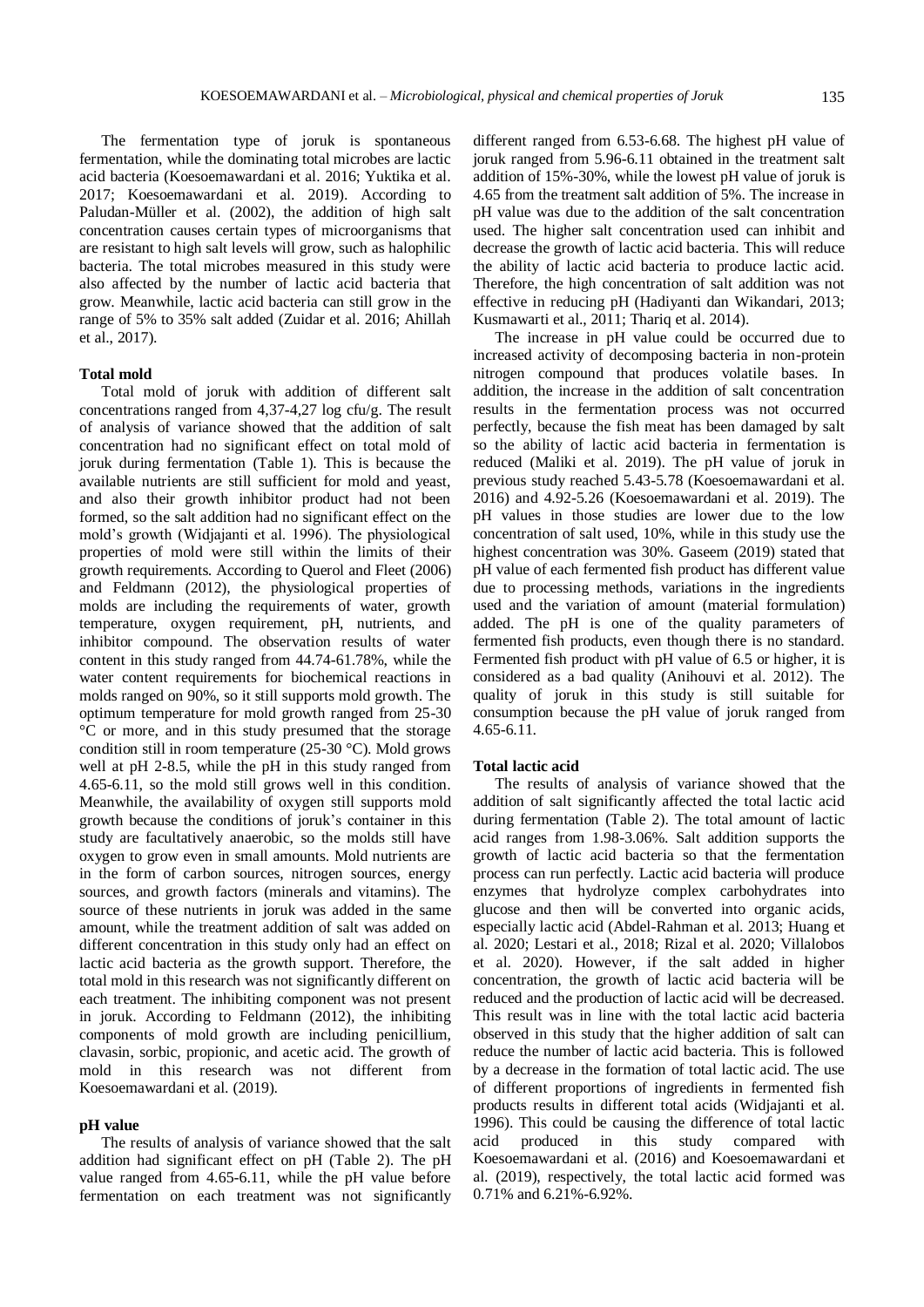| <b>Treatment</b> | pH Value                     | <b>Total lactic</b><br>acid $(\% )$ | <b>Water content</b><br>$($ %)  |
|------------------|------------------------------|-------------------------------------|---------------------------------|
| G1(5%)           | $4.64 + 0.27$ °              | $3.00 \pm 0.36$ <sup>d</sup>        | $61.83 \pm 2.98$ <sup>a</sup>   |
| G2(10%)          | $5.84 + 0.24^b$              | $2.97+0.18$ cd                      | $59.33 \pm 2.53$ <sup>ab</sup>  |
| G3(15%)          | $5.96 \pm 0.09^{\text{a}}$   | $2.88 \pm 0.00$ bc                  | 55.76 $\pm$ 4.70 <sup>abc</sup> |
| G4 (20%)         | $6.01 \pm 0.07$ <sup>a</sup> | $2.52 \pm 0.29$ <sup>ab</sup>       | 51.49 $\pm$ 5.20bcd             |
| G5(25%)          | $6.01 \pm 0.15^a$            | $2.34 \pm 0.20$ <sup>a</sup>        | $44.73 \pm 8.08$ <sup>d</sup>   |
| G6 (30%)         | $6.11 \pm 0.08$ <sup>a</sup> | $1.98 \pm 0.20$ <sup>a</sup>        | 49.90 $\pm$ 8.76 <sup>cd</sup>  |

**Table 2.** Chemical properties of joruk

Note: different letter in the same column indicated significant differences between treatments  $(p<0.05)$ 

# **Water content**

The results of analysis of variance showed that the addition of salt concentration had a significant effect on the water content of joruk during fermentation (Table 2). The water content of joruk produced in study ranged from 44.73 to 61.87%. The higher addition of salt concentration causes a decrease in water content of joruk. Salt plays a role in attracting the water from fish body through an osmosis process, so the water content of joruk will decrease. The decrease of water content causes the water activity (Aw) value to decrease as the concentration of salt used increases. This result indicates that the higher salt concentration, the smaller water activity. Water activity affects microbial growth because it is a medium for growth and reproduction for bacteria (Aristyan et al. 2014; Majid, et al. 2014; Thariq et al. 2014; Fatimah et al. 2017; Puspita et al. 2019; Koeosemawardani et al. 2020). The water content of joruk in this study was similar to the result reported by Koesoemawardani et al. (2016) that is 61.04%, while Koesoemawardani et al. (2019) reported joruk with a higher water content of 63.30%. This happens due to difference in ingredient proportion added, especially the usage of salt concentrations.

# **Best treatment selection**

Joruk is one of fermented products with potential to be functional food because of the presence of lactic acid bacteria that is good for gut health. In fermented products, low total mold is desirable (Indonesian National Standard of fermented fish, SNI 2716: 2016). Based on these requirements, the treatment that produces joruk with high total lactic acid bacteria and low total mold will be selected as the best treatment. In this study, the treatment with the highest total lactic acid bacteria result was found in joruk with 10% salt concentration (w/w).

In conclusion, based on the results from this study, it can be concluded that salt concentration had a significant effect on total LAB, pH value, total lactic acid, and water content in joruk, however, it had no significant effect on total microbes and total mold in joruk. The addition of 10% salt produced the best joruk with the best microbiological, physical, and chemical properties as follows: total LAB of 8.75 log cfu/g, total microbes of 13.25 log cfu/g, and total mold of 4.27 log cfu/g, pH of 5.85, total lactic acid of 2.97%, Total Volatile Base (TVB) value of 153.05 mgN /100g, and water content of 59.33%. Further research will

be carried out regarding the investigation of amino acid, fatty acid, and volatile compounds from joruk.

# **ACKNOWLEDGEMENTS**

We offer our gratitude to the Ministry of Research and Technology/National Research and Innovation Agency for their funding through Competitive Research 2019-2020

# **REFERENCES**

- Abdel-Rahman MA, Tashiro Y, Sonomoto K. 2013. Recent advances in lactic acid production by microbial fermentation processes. Biotechnol Adv 31: 877-902.
- Ahillah N, Rusdanillah A, Afiana W, Sulistiani R, Mail RP. 2017. The influence of salt concentration on the fermentation of the wader fish (*Rasbora lateristriata*). Jurnal Bioedukasi 10: 12-17.
- Anihouvi VB, Ayernor GS, Hounhouigan JD, Akyi-Dawsoin E. 2006. Quality characteristics of lanhouin: a traditional processed fermented fish product in the Republic of Benin. Afr J Food Agric Nutr Dev 6: 1-15.
- Anihouvi VB, Kindossi JM, Hounhouigan JD. 2012. Processing and quality characteristics of some major fermented fish products from Africa: A critical review. Intl Res J Biol Sci 1: 72-84.
- AOAC. 2005. Official Methods of Analysis. Association of Official Analytical Chemists, Washington DC.
- Aristyan I, Ibrahim R, Rianingsih L. 2014. The influence of different percentages of salt toward sensory and microbiological quality of shrimp paste. Jurnal Pengolahan dan Bioteknologi Hasil Perikanan 3: 60-66. [Indonesian]
- Desniar, Setyaningsih I, Sumardi RS. 2012. Chemical and microbiological parameter changes and isolation of acid-producing bacteria during fermentation process of common carp (*Cyprinus carpio*) bekasam. Jurnal Pengolahan Hasil Perikanan Indonesia 15: 232-239. [Indonesian]
- El Sheikha AF, Ray R, Montet D, Panda S and Worawattanamateekul W. 2014. African fermented fish products in scope of risks. Intl Food Res J 21: 425-432
- Fatimah F, Pelealu JJ, Gugule S, Yempormase HV, Tallei TE. 2017. Quality evaluation of bakasang processed with variation of salt concentration, temperature and fermentation time. Pak J Biol Sci 20: 543-551. DOI: 10.3923/pjbs.2017.543.551
- Gaseem, MA. 2019. Microbiological and chemical quality of a traditional salted-fermented fish (Hout-Kasef) product of Jazan Region, Saudi Arabia. Saudi J Biol Sci 26: 137-140.
- Hadiwiyoto S. 1993. Teknologi Pengolahan Hasil Perikanan. Liberty, Yogyakarta.
- Hadiyanti MR, Wikandari PR. 2013. The effect of salt concentration and the addition of lactic acid bacteria Lactobacillus plantarum B1765 as starter culture for the quality product of milkfish (*Chanos chanos*) bekasam. UNESA J Chemistry 2: 136-143.
- Huang Z, Huang L, Xing G, Xu X, Tu C, Dong M. 2020. Effect of cofermentation with lactic acid bacteria and K. marxianus on physicochemical and sensory properties of goat milk. Foods 9: 299. DOI: 10.3390/foods9030299
- Kakati BK, Goswami UC. 2013. Characterization of the traditional fermented fish product Shidol of Northeast India prepared from Puntius sophore and Setipinna phasa. Indian J Trad Knowl 12: 85-90.
- Karparvar N, Safaei HG, Derakhshandeh A, Hemmati F, Mazloomi SM. 2019. Isolation and identification of lactic acid bacteria from a traditional fermented fish sauce (Mahyaveh) in Fars Province, Iran. Intl J Nutr Sci 4: 49-53. DOI:10.30476/IJNS.2019.81437.1005
- Khedid K, Faid M, Mokhtari A, Soulaymani A, Zinedine A. 2009. Characterization of lactic acid bacteria isolated from the one humped camel milk produced in Morocco. Microbiol Res 164: 81-91. DOI: 10.1016/j.micres.2006.10.008
- Kim BK, Lee HH, Jeng MH, Shim KB. 2012. Effect of fermentation temperature and salt concentration on the quality of jack mackerel (*Trachurus japonicus*) fish sauce. J Fish Mar Sci Educat 24: 755-762. DOI: 10.13000/JFMSE.2012.24.6.755